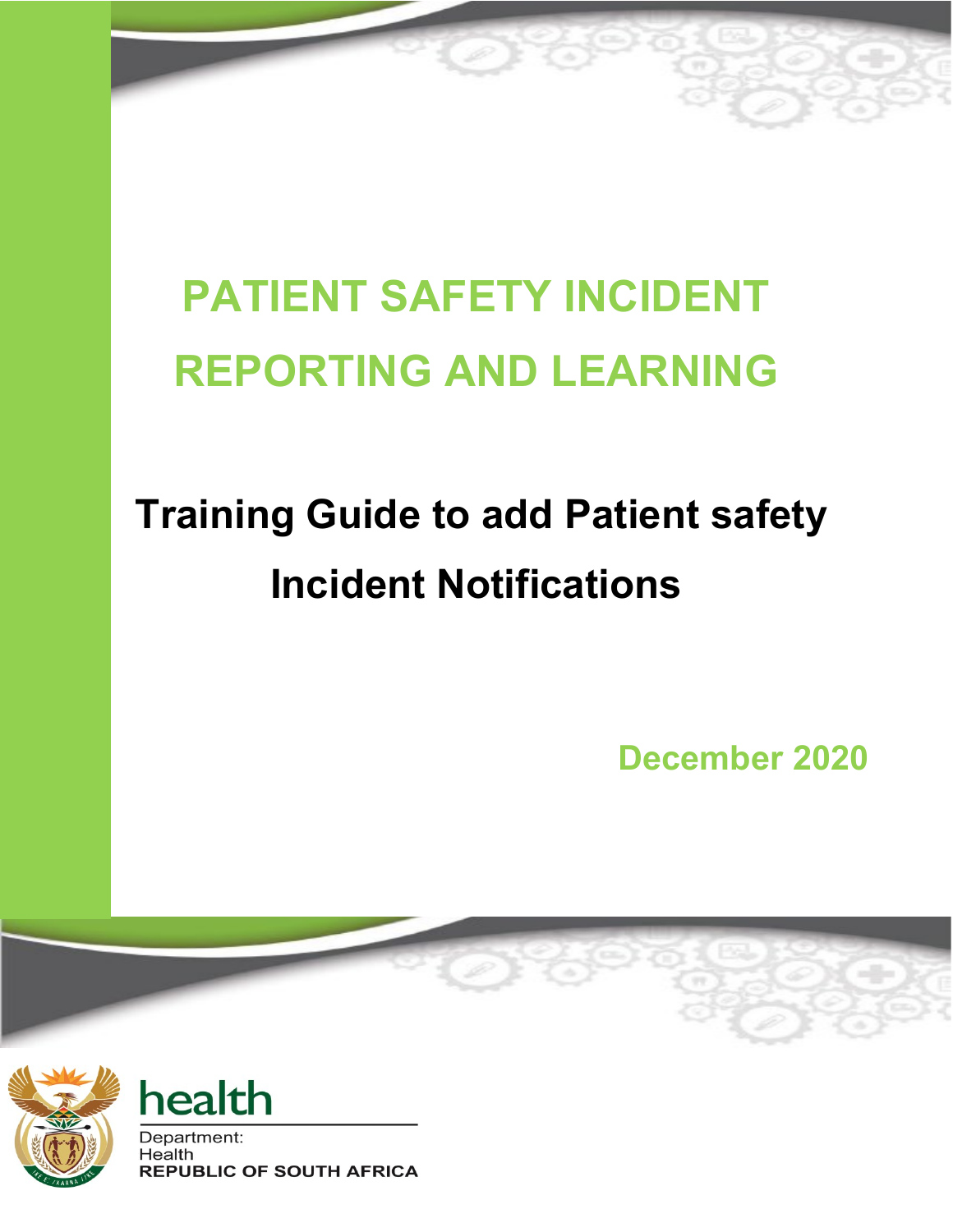## **Table of contents**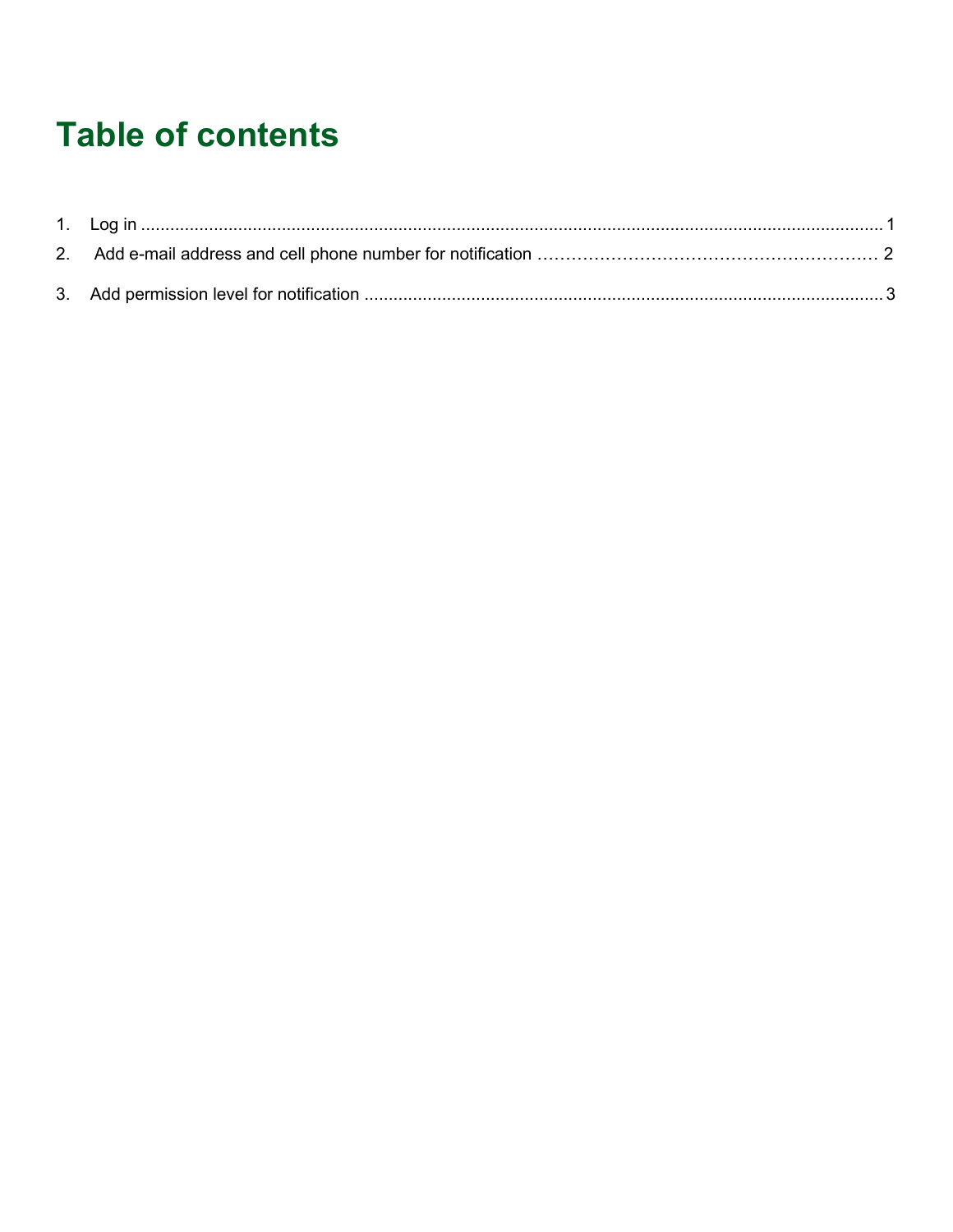### <span id="page-2-0"></span>**1.Log in**



| <b>HOME</b>                                                                            | <b>LOGIN</b>                       | <b>SNAP SHOT OF PROGRESS MA</b> |  |  |  |  |
|----------------------------------------------------------------------------------------|------------------------------------|---------------------------------|--|--|--|--|
| <b>Ideal Clinic Monitoring System</b>                                                  |                                    |                                 |  |  |  |  |
| <b>Account Login</b>                                                                   | <b>Username</b><br><b>Password</b> | 3<br>4<br>Login                 |  |  |  |  |
| <b>Recover Lost Password</b><br><b>Email Address</b><br><b>Reset Password</b>          |                                    |                                 |  |  |  |  |
| • $\pm$ Download account request form<br>• $\pm$ Download summary account request form |                                    |                                 |  |  |  |  |

- 1. Go the web-browser and type in the URL box: [https://www.idealhealthfacility.org.za,](https://www.idealhealthfacility.org.za/) press the Enter button on the keyboard.
- 2. Select the 'LOGIN' tab.

#### **Note: the preferred web-browser to use is Chrome**

- 3. Enter your username and the password in the text boxes provided. **Note:** You will use your existing user account login details to login.
- 4. Click on the 'Login' button.

**THERE ARE TWO STEPS TO ASSIGN NOTIFICATIONS:** (as describe on page 2 to 4)

- 1. Add the e-mail address and cell phone number of where the notification must be sent to (this must be done individually for every staff member that must receive notifications)
- 2. Add the permission level for each notification that was set up in point 1 above. The permission level will allow you to specify to which levels (provincial/district/ sub-district/ facility) the notifications must be sent to. (this must be done individually for every staff notifications)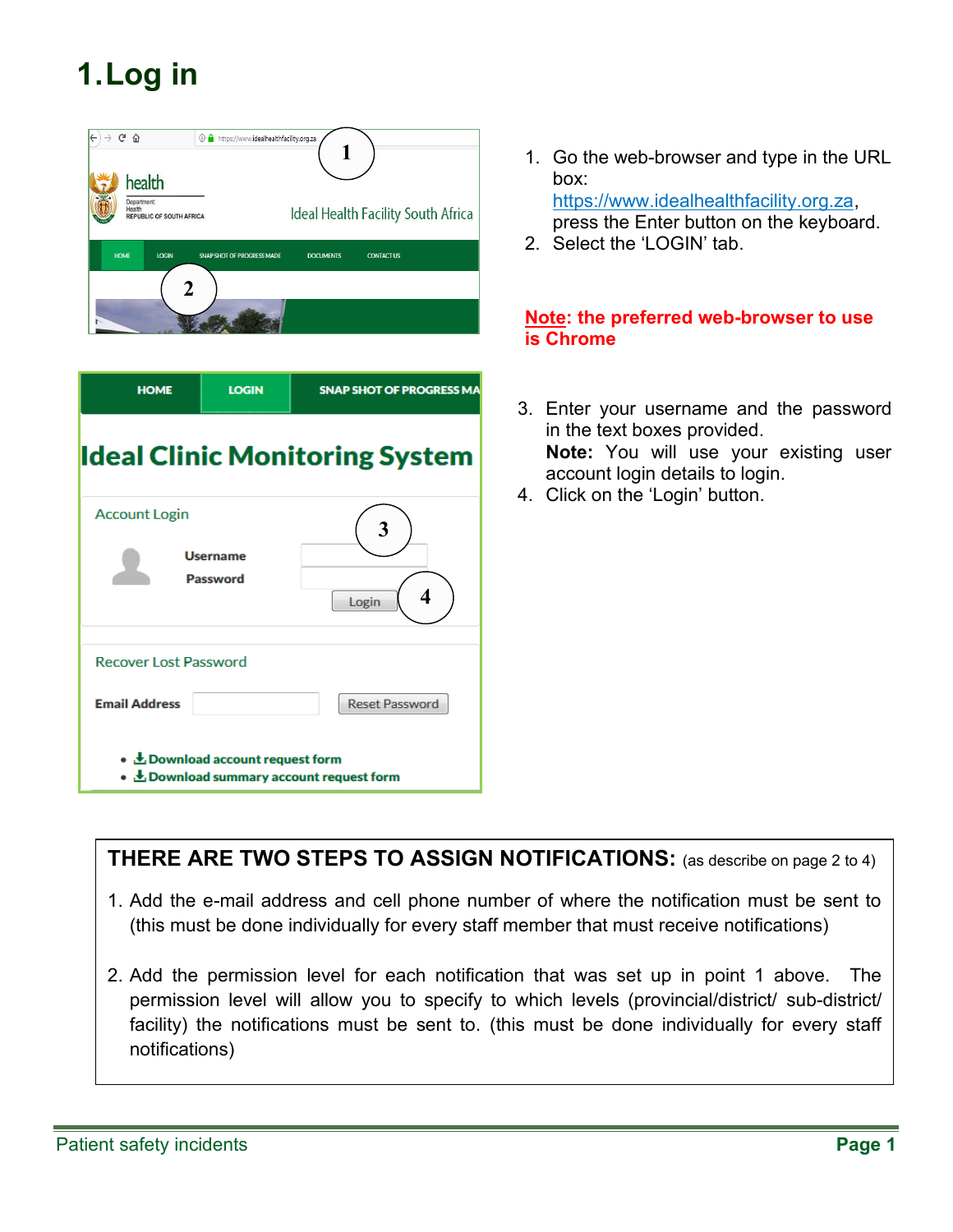#### **2. Add e-mail address and cell phone number for notification**

| Home                        | Data Management ▼ | $Reports =$ | Setup $\blacktriangledown$ |                                 |  |
|-----------------------------|-------------------|-------------|----------------------------|---------------------------------|--|
|                             |                   |             |                            | <b>Notification Subscribers</b> |  |
|                             |                   |             |                            |                                 |  |
| for the Ideal Clinic Manual |                   |             |                            |                                 |  |

| <b>Subscribers</b> |                                                  |              |                                 |
|--------------------|--------------------------------------------------|--------------|---------------------------------|
| Filter<br>records: | Receive SMS - All -  v  Receive Email - All -  v | $\mathbf{2}$ |                                 |
| <b>New</b>         | <b>Delete</b><br>Edit                            |              |                                 |
| $\Box$             | 2<br>Sumame                                      |              | Receive SMS Receive Email Areas |

| Edit a Subscriber            |                        |      |  |  |  |
|------------------------------|------------------------|------|--|--|--|
|                              |                        |      |  |  |  |
| <b>Account</b>               | Free State PSI         | ▼    |  |  |  |
| <b>Name</b>                  | Test1                  |      |  |  |  |
| <b>Surname</b>               | 3<br>Test <sub>2</sub> |      |  |  |  |
| <b>Receive Emails</b>        | ⊽                      |      |  |  |  |
| <b>Email Address</b>         | test@health.gov.za     |      |  |  |  |
| <b>Total Emails Received</b> |                        |      |  |  |  |
| <b>Receive SMSs</b>          | ☑                      |      |  |  |  |
| <b>Cellphone Number</b>      | 0833456776             | 5    |  |  |  |
| <b>Total SMSs received</b>   |                        |      |  |  |  |
| Cancel                       |                        | Save |  |  |  |

- 1. To add a notification for a staff member, select the 'Setup' tab. Note: Only staff that has a user account role for "Notification Contact Manager". He/she will be able to add notifications for staff members that has existing user accounts according to permission assigned for the role of "Notification Contact Manager".
- 2. Select the 'New' button to add a new notification.

- 3. Enter the Name, surname, e-mail and cell phone number of the staff member you want to send the PSI notifications to.
- 4. You can add notifications for both cell phone and e-mail or only for one of it. Tick the boxes provided to indicate which options you want to add. **NB: do not leave spaces in-between the numbers of the cell phone number entered. The system will display an error with a request to correct it if spaces are left in-between the numbers.**
- 5. Select the "Save" button once you have completed all the fields.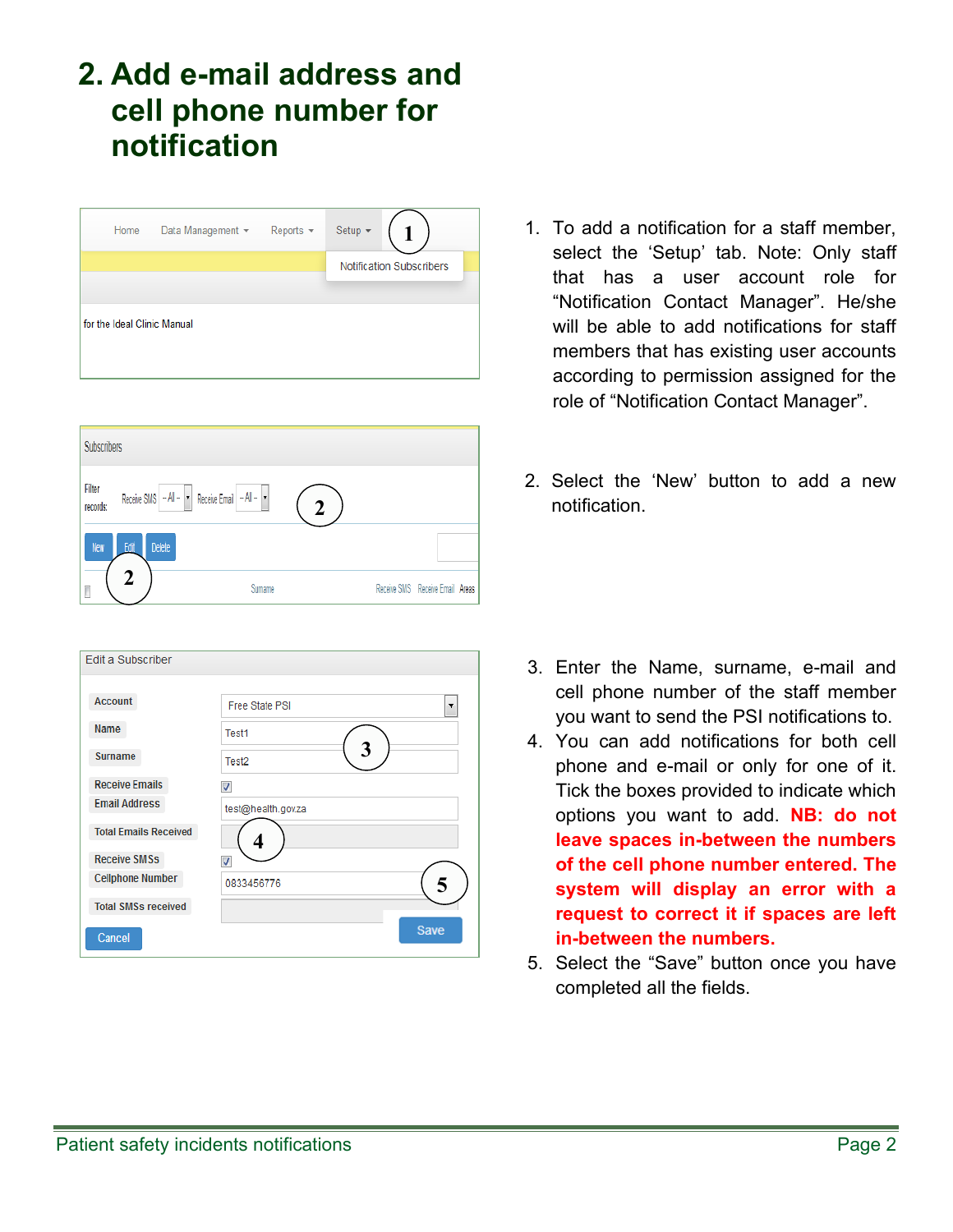### <span id="page-4-0"></span>**3. Add permission level for notification**

| Record successfully updated. |                |                                                                                                                                                  |         |  |             |               |                          |
|------------------------------|----------------|--------------------------------------------------------------------------------------------------------------------------------------------------|---------|--|-------------|---------------|--------------------------|
| Filter<br>records:           |                | Receive SMS - All -<br><br><br><br>Receive Email - All -<br><br><br><br><br><br><br><br><br><br><br><br><br><br><br><br><br><br><br><br><br><br> |         |  |             |               |                          |
| New                          | Edit<br>Delete |                                                                                                                                                  |         |  |             |               |                          |
| E                            | Name           |                                                                                                                                                  | Surname |  | Receive SMS | Receive Email |                          |
| I                            | Test1          |                                                                                                                                                  | Test2   |  | Yes         | Yes           | <b>Manage: Areas (0)</b> |

| Subscription Areas: Test1 Test2                             |      |               |                            |  |
|-------------------------------------------------------------|------|---------------|----------------------------|--|
| <b>Filter</b><br>Subscriber $ -$ All $  $ $\bullet$<br>reco |      |               |                            |  |
| <b>New</b>                                                  | Edit | <b>Delete</b> | <b>Back to Subscribers</b> |  |
| Subscriber<br>Province                                      |      |               |                            |  |
| Nothing to display.                                         |      |               |                            |  |

| Create a New Area                  |                                                    |                              |  |  |  |
|------------------------------------|----------------------------------------------------|------------------------------|--|--|--|
| <b>Subscriber</b>                  | <b>Test1 Test2</b>                                 |                              |  |  |  |
| <b>Structure</b><br>"*" All Levels |                                                    |                              |  |  |  |
| <b>Permission Level</b>            | Provincial Department of H<br>$\blacktriangledown$ | 3                            |  |  |  |
| <b>Structure</b>                   | Q                                                  | Select structure             |  |  |  |
| Level 1<br>4                       |                                                    | National                     |  |  |  |
| Level 2                            |                                                    | Province                     |  |  |  |
| Level 3                            |                                                    | <b>District</b>              |  |  |  |
| Level 4                            |                                                    | Sub-District                 |  |  |  |
| Level 5                            |                                                    | Ward                         |  |  |  |
| Level 6                            |                                                    | Facility                     |  |  |  |
| <b>Ownership Type</b>              | $\ddot{\phantom{0}}$<br>$\star$                    | "*": All types of ownerships |  |  |  |
| Cancel                             |                                                    |                              |  |  |  |

The system will take you back to the 'Subscribers' screen once the details of the e-mail address and cell phone number has been added.

- 1. Select the 'Manage Areas' button. This will allow you to specify to which levels (provincial/district/ sub-district/ facility) the notifications must be sent to.
- 2. Select the 'New' button to add the permissions for the user, i.e. should the user receive notification for a specific facility/district/sub-district/ province.

- 3. Select from the drop-down list the level for which the user must receive notifications for.
- 4. Select the magnifying glass to select the facility/district/sub-district/ province that the user must receive notification for.